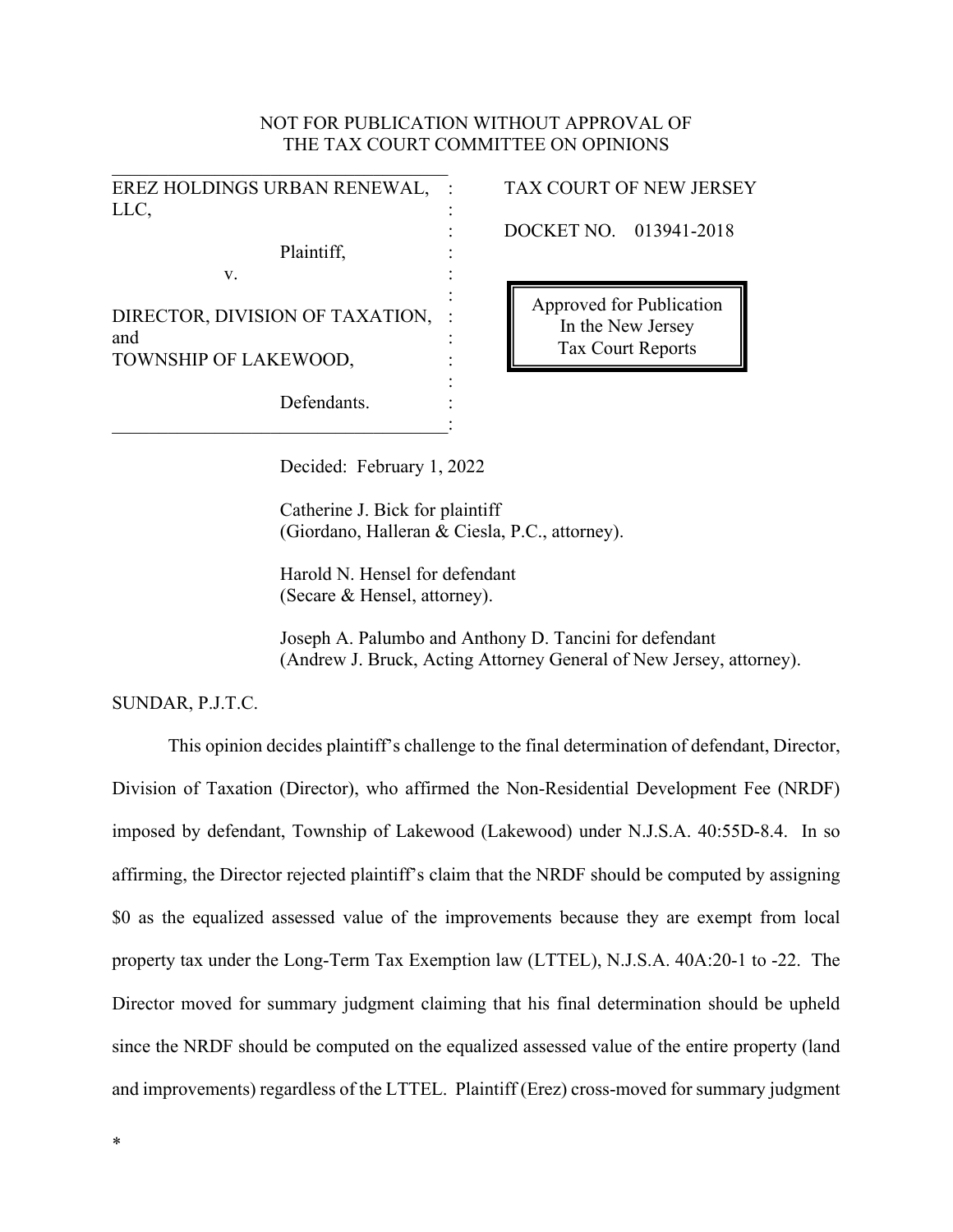arguing the contrary: that the NRDF should be computed only on the equalized assessed value allocated to land because the improvements are tax exempt. In other words, Erez urges that the NRDF and the LTTEL statutes should be interpreted in pari materia, thus, the tax exemption provided by the latter should be incorporated into the former. In addition, Erez, for the first time, raised the issue that Lakewood improperly computed the NRDF because it did not exclude the parking lot which improvement is specifically exempt from the fee.

For the reasons following, the court finds that Lakewood correctly included the equalized assessed value of the improvements in computing the NRDF. Although Erez raised the parking lot issue for the first time during this litigation, neither defendant disputed that the value of the parking lot is exempt from the NRDF, did not object to its consideration on the merits, nor did they claim that either was prejudiced in this regard. The court also provided time and opportunity for the parties to resolve the excludable amount prior to deciding the summary judgment motions, however, they were unable to do so. Therefore, and pursuant to R. 8:3-8(a) and R. 4:9-2, the court decides the parking lot issue. Based on the evidence presented, the court concludes that Erez has failed to persuade the court that the value of the parking lot to be excluded for purposes of calculating the NRDF should be \$3,407,000. The court therefore affirms the Director's final determination.

#### **FACTS AND PROCEDURAL HISTORY**

The undisputed facts are as follows. On June 1, 2000, Lakewood adopted a Redevelopment Plan Amendment to include an area called Cedarbridge Redevelopment Area (Area). The Area, zoned DA-1, included Block 961.01, Lot 2.06 (Subject) which measures 5.348 acres. A vacant lot, the Subject was owned by Lakewood, and thus was tax exempt for local property tax (LPT)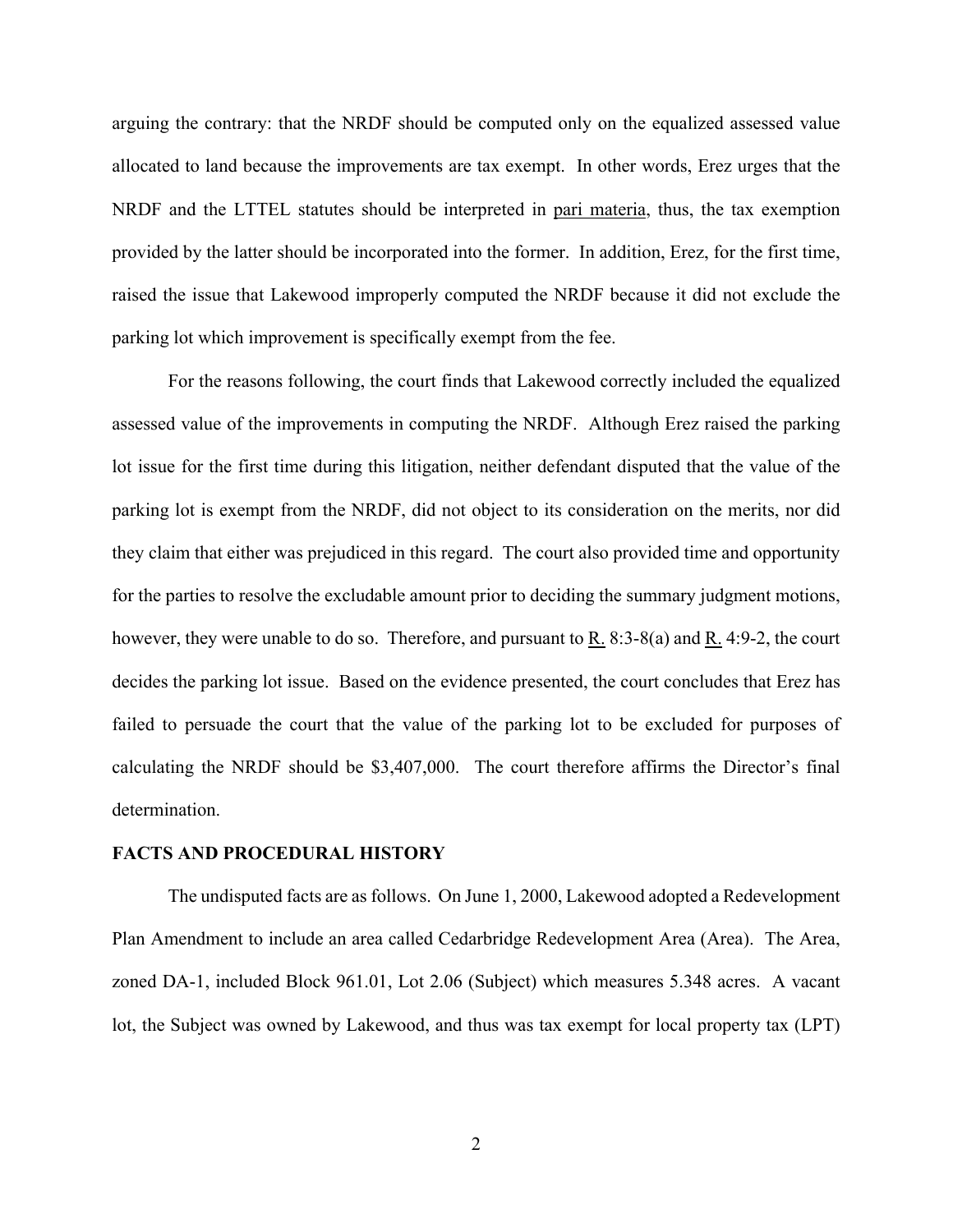purposes. Lakewood agreed to sell the Subject to Erez's predecessor for its redevelopment as a single-use corporate office park.

Erez was qualified as an urban renewal entity under the LTTEL. It entered into an Acquisition Agreement to purchase the Subject for its redevelopment as a 60,000 square foot (SF) corporate headquarters for its affiliate LTC Consulting Services. Lakewood designated Erez as the Subject's redeveloper by resolution dated December 10, 2014 and required Erez to obtain title to the Subject. Per the Ordinance, the redevelopment project for the Subject received preliminary and final major site approval from Lakewood's Planning Board on January 20, 2015.

In October 2015, Lakewood approved Erez's request for an LPT exemption under the LTTEL. Lakewood and Erez then entered into a 30-year financial agreement, which among others, provided that only improvements on the Subject are exempt from LPT under the LTTEL, in consideration for which Erez would pay an annual service charge. "Improvements" included "[a]ny building, structure or fixture permanently affixed to the Land and constructed" by Erez. Erez had "all rights pursuant to the applicable State law" as to the Subject's value determination (land and improvements) by Lakewood, "including the right to challenge the annual assessments of the value of the Subject . . . through a tax appeal or other appropriate proceeding." Any disputes as to breach of the agreement or any terms/provisions therein, could be resolved by either party applying to either the Tax Court or any other State court in a way "as will tend to accomplish the purposes of the" LTTEL and the agreement. There was no provision addressing the NRDF.

Thereafter, Erez improved the Subject with a 60,000 SF office building. Impervious coverage included parking lots, internal roadways, landscaping, stormwater management facilities, and the like. The development of the Subject was done through a general contractor, Regency Development Properties, LLC (hereinafter "GC"), an unrelated entity.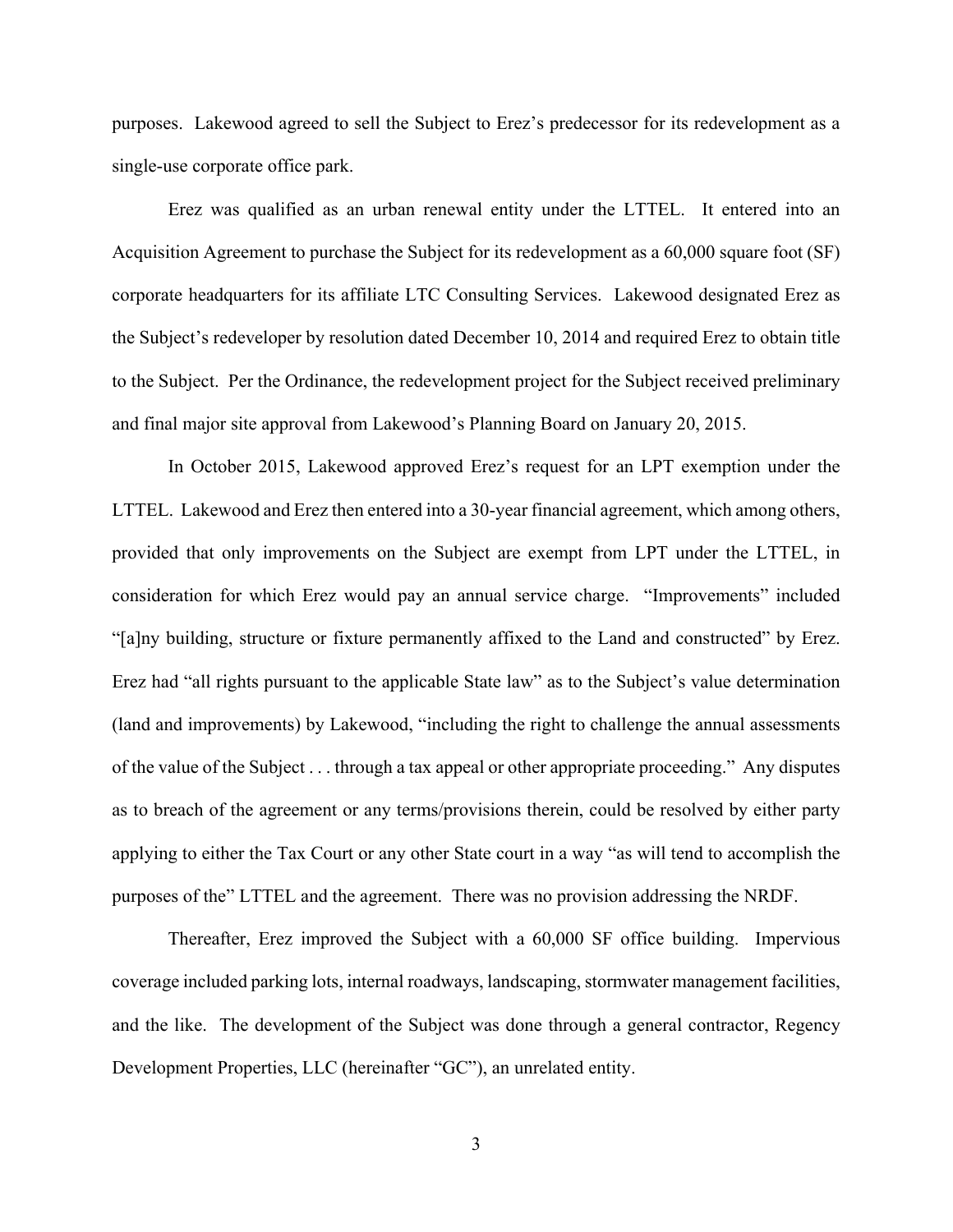On July 28, 2017, the GC submitted the NRDF Certification/Exemption Form (hereinafter "Form N-RDF") to Lakewood. It noted that it had received a construction/demolition permit on October 15, 2015. It answered "No" to the question whether the Subject was "previously developed with a building, structure, or other improvement." It left blank the portion titled "Exempt From or Not Subject to Fee [N.J.S.A. 40:55D-8.4] Check one if appropriate," although the form states (in bold and capital letters) that "if an exemption or reduced payment is claimed, developer must attach proof of such claim." Erez checked the box "Full Fee Due (2.5%)."

On July 31, 2017, Lakewood's then tax assessor filled in Section B of Form N-RDF to indicate the "project's assessed value of land & improvements" was \$12,651,600. The assessed value was also the equalized value (the average ratio being apparently 100%). He calculated the NRDF at \$316,290 (2.5% of \$12,651,600, the equalized assessed value (EAV) of the Subject).

In March 2018, Erez deposited the NRDF with the Department of Community Affairs (DCA) under protest. In August 2018, Erez challenged the imposition of the NRDF to the Director.<sup>[1](#page-3-0)</sup> Erez contended that since the improvements are exempt "under the [LTTEL] . . . and the . . . [a]greement," the NRDF should be calculated by "attributing" a zero-dollar value to the improvements.

Lakewood opposed Erez's challenge on grounds that both land and improvements carry value regardless of any LPT exemption, and in any event, an LPT exemption applies only to taxes not fees such as the NRDF. It attached a computation of the EAV excerpted from its MOD IV system.<sup>[2](#page-3-1)</sup> One excerpt showed the value assessed for improvements at \$10,515,600 and its

<span id="page-3-0"></span><sup>&</sup>lt;sup>1</sup> The DCA returned the entire amount of the deposited fee to Erez in July 2019. Erez agreed with Lakewood to hold the funds pending outcome of this litigation.

<span id="page-3-1"></span><sup>&</sup>lt;sup>2</sup> The MOD IV "is a statewide computer database used by assessors to keep every line item current as to value and other descriptive data." Property Administration - Local Property Division of Taxation, Handbook for New Jersey Assessors, ¶304 (rev'd 2021).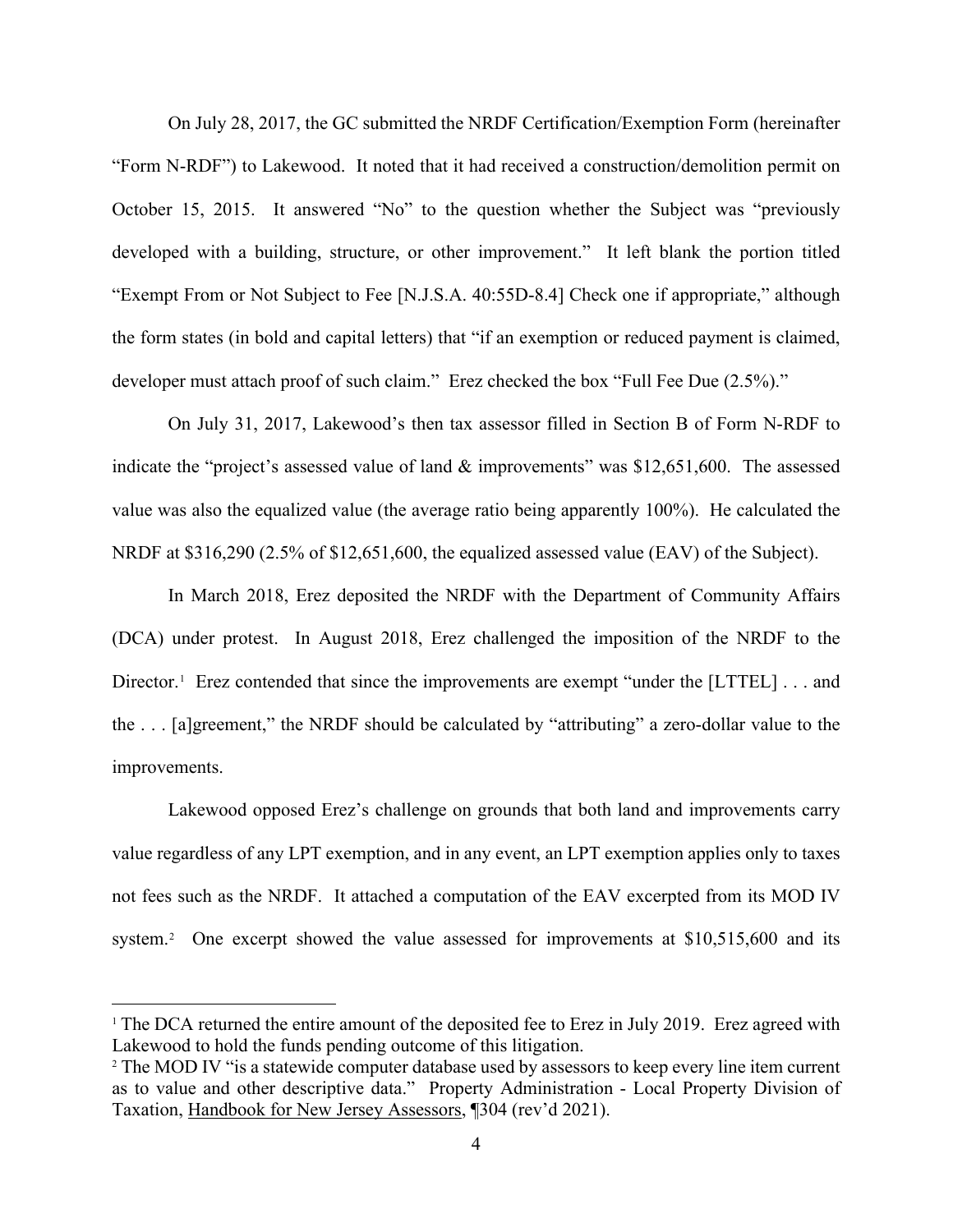classification as 15F being under a 30-year financial agreement (also known as PILOT) beginning July [3](#page-4-0)1, 2017, pursuant to N.J.S.A. 40A:20-1.<sup>3</sup> The other showed the value assessed for land (5.348 acres purchased in June of 2015 for \$535,000) as \$2,136,000; the non-usable code as 33 ("sales of . . . currently exempt property," see N.J.A.C.  $18:12.1.1(a)(33)$ ); and its classification as 4A (taxable).[4](#page-4-1)

The Director upheld the imposed NRDF by letter dated September 24, 2018. He explained that the statutory exemptions from the NRDF did not include a property exempt under the LTTEL, and that an exemption under the LTTEL does not render the improvements' assessed value as zero nor obviate an assessor's duty to place a value on the property (land and improvements) for LPT purposes under LPT laws.

Erez asked the Director to reconsider his determination since it reflected "a fundamental misunderstanding of the basis of Erez's challenge to the NRDF." Erez stated that it was only disputing the computational methodology, not that the Subject's "development is exempt from the NRDF." In other words, Erez stated, the NRDF should be calculated on land value alone.

Lakewood opposed the reconsideration request for the same reasons it had in its original opposition.

On December 19, 2018, the Director denied reconsideration noting that computation of the NRDF is on the EAV of land plus the EAV of improvements. Under Erez's logic, the Director

<span id="page-4-0"></span><sup>&</sup>lt;sup>3</sup> Class 15F means "Other Exempt" which includes "real property exempt from taxation but not described in any of the foregoing classes." N.J.A.C. 18:12-2.2(q). An assessor "must record and track" in the MOD IV "all exemptions and abatements to ensure that all taxable and exempt property is accounted for." Handbook for New Jersey Assessors, ¶501.01.

<span id="page-4-1"></span><sup>&</sup>lt;sup>4</sup> Class 4A is "Commercial Property" and includes "income-producing property" such as "shopping centers, malls, office buildings, restaurants, theaters, etc." N.J.A.C. 18:12-2.2(e).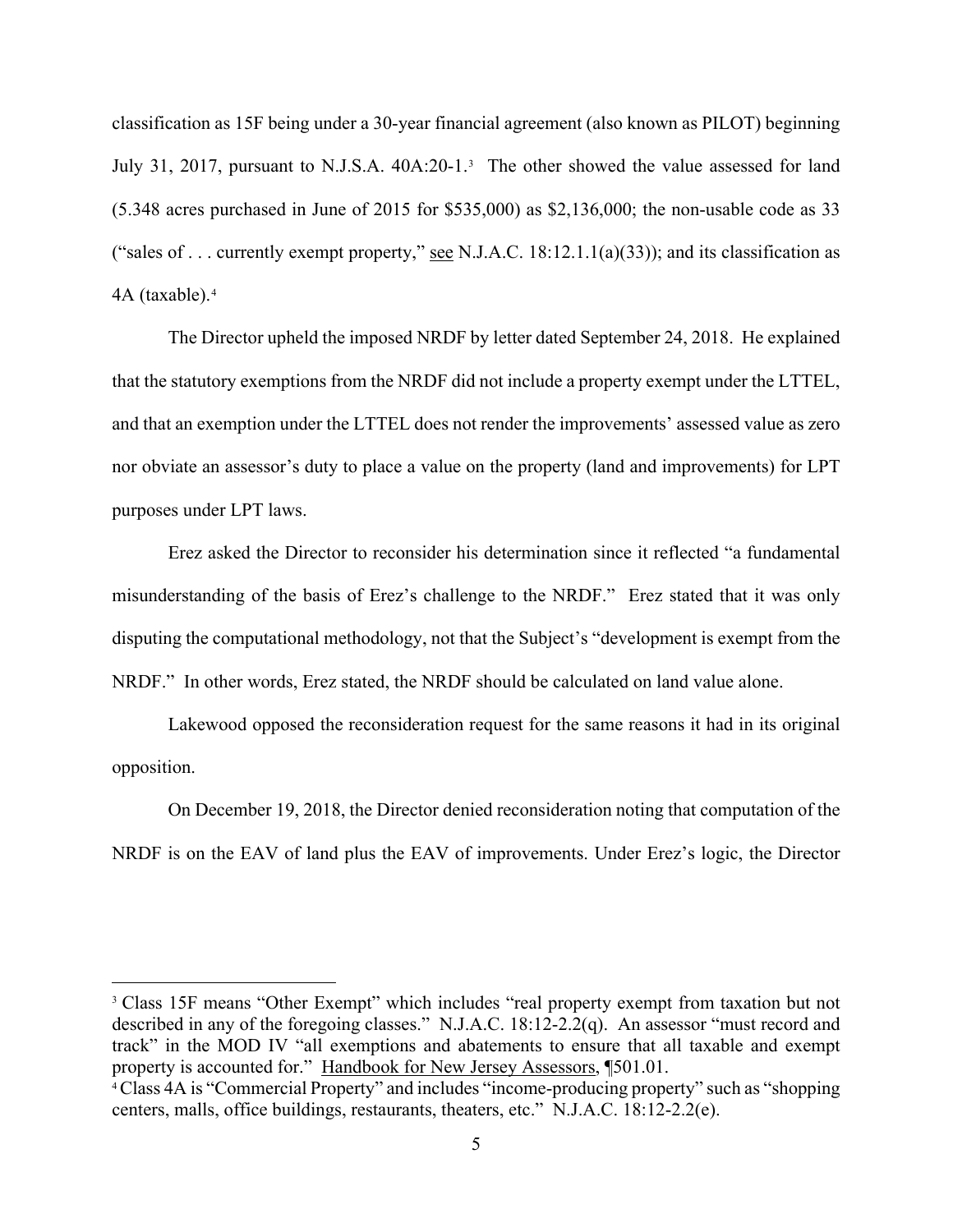pointed out, no property exempt under the LTTEL would be subject to the NRDF, which would then render the statutory exemptions for the fee a nullity.

Erez timely challenged the Director's determination to this court. It only asked that the NRDF "must be recalculated by attributing a valuation of zero (0) to the applicable tax exempt improvements." In alleged that it "appeals the determination" of the Director, and demanded "judgment for the full amount of the [NRDF] plus interest" and any warranted equitable relief.

The Director then moved for summary judgement on grounds the NRDF imposed on the Subject properly included the value of the improvements. Erez cross-moved for summary judgment arguing the opposite. It also, for the first time, contended that there was no reduction for the value of the parking lot in computing the NRDF.<sup>[5](#page-5-0)</sup> See N.J.S.A.  $40:55D-8.4(b)(1)$  ("exempt from the imposition of" the NRDF are "parking lots and parking structures" built "in conjunction with a non-residential development, such as an office building"). Per Erez's GC, about 15% of the Subject is occupied by an office building, thus, 85% is comprised of site improvements (parking lot, curbs and aprons, driveway, and storm drainage). Construction costs included developing the site such as "grading, drainage, earthwork, tree clearing . . . storm drainage construction, engineering costs, survey expenses and the builder's management fee."[6](#page-5-1) The GC tabulated the "expenses . . . directly related to construction of the parking" as follows:

| Driveway Paving (including base course, \$486,410.50) |             |
|-------------------------------------------------------|-------------|
| top course, and striping of $$16,900$ )               |             |
| Parking lot signage                                   | \$37,590.00 |

<span id="page-5-0"></span><sup>&</sup>lt;sup>5</sup> In its protest and reconsideration request to the Director, Erez did not contest the EAV of the improvements, never raised the issue that such value improperly included the value of the parking lot in calculating the NRDF, and never contended that the NRDF should be computed on some amount other than \$0 for the improvements.

<span id="page-5-1"></span><sup>6</sup> After the Director filed a reply to Erez's cross-motion, Lakewood was included as a defendant by a Consent Order. Erez filed an amended complaint identifying Lakewood as a defendant and adding only one additional allegation: that the DCA returned the deposited NRDF to Erez in July 2019 which it was holding pending litigation. It did not raise the parking lot issue. Lakewood filed an answer, and the Director filed an amended answer to the amended complaint.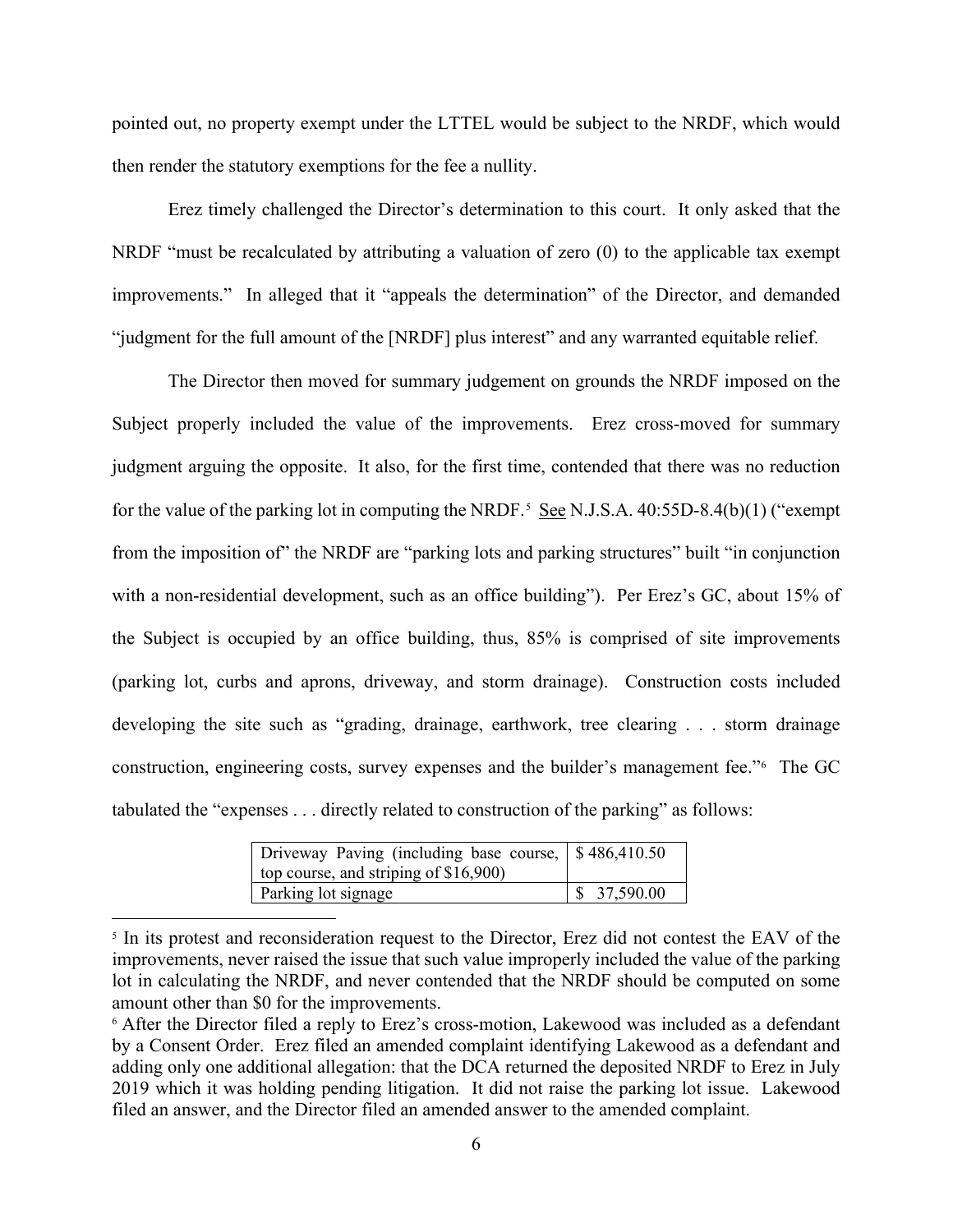| Curbs & Aprons                         | 39,030.00      |
|----------------------------------------|----------------|
| Storm drainage                         | \$310,127.17   |
| Site work (approximate 85% of          | \$260,168.67   |
| \$306,080.79)                          |                |
| Builder's management fee (10% of costs | \$116,009.79   |
| identified in this cert.)              |                |
| Engineering (approximate 85%)          | 13,213.96      |
| Surveyor $(60\%)$                      | 13,557.60      |
| Total                                  | \$1,276,107.50 |

The total divided by the 268 parking spaces, provided a per-space cost of \$4,761.60.

Erez retained a real estate appraiser (accepted by the court, without objection, as an expert in real estate appraisal) who testified that the above costs were the most credible indicator of value under the cost approach since they were actually incurred, they were local costs, and the Subject was newly developed. He also converted each item into a cost per SF (PSF) (based on aerial measurements of the parking lot at 120,795 SF), and cost per parking space. He noted that the costs were similar to those of an adjacent site also developed by the same contractor, thus, were reasonable and reliable, as opposed to cost data from Marshall & Swift (M&S) which is estimated on a national basis and does not account for the variations of site work "between property to property." To the above tabulated costs, he added 15% for entrepreneurial profit for a total cost of the parking lot as \$1,467,000.[7](#page-6-0) He also opined a separate value for the land underlying the parking area (2.77 acres) at \$1,940,000 based on a comparable sales approach using six land sales in Lakewood. His total value for the parking lot was thus \$3,407,000 as of December 3, 2021.

Neither defendant disputed that the value of the parking lot should be excluded from the NRDF. Per Lakewood's deputy tax assessor, the value under a cost approach is \$2.99 PSF of asphalt paving using data from M&S. The total parking space area was 34,304 SF (268x128 SF,

<span id="page-6-0"></span><sup>7</sup> The parking lot also included canopies with solar power, but these were built after the Subject was developed by another GC. Erez did not contend that these costs are part of, and therefore, should be exempt from the NRDF.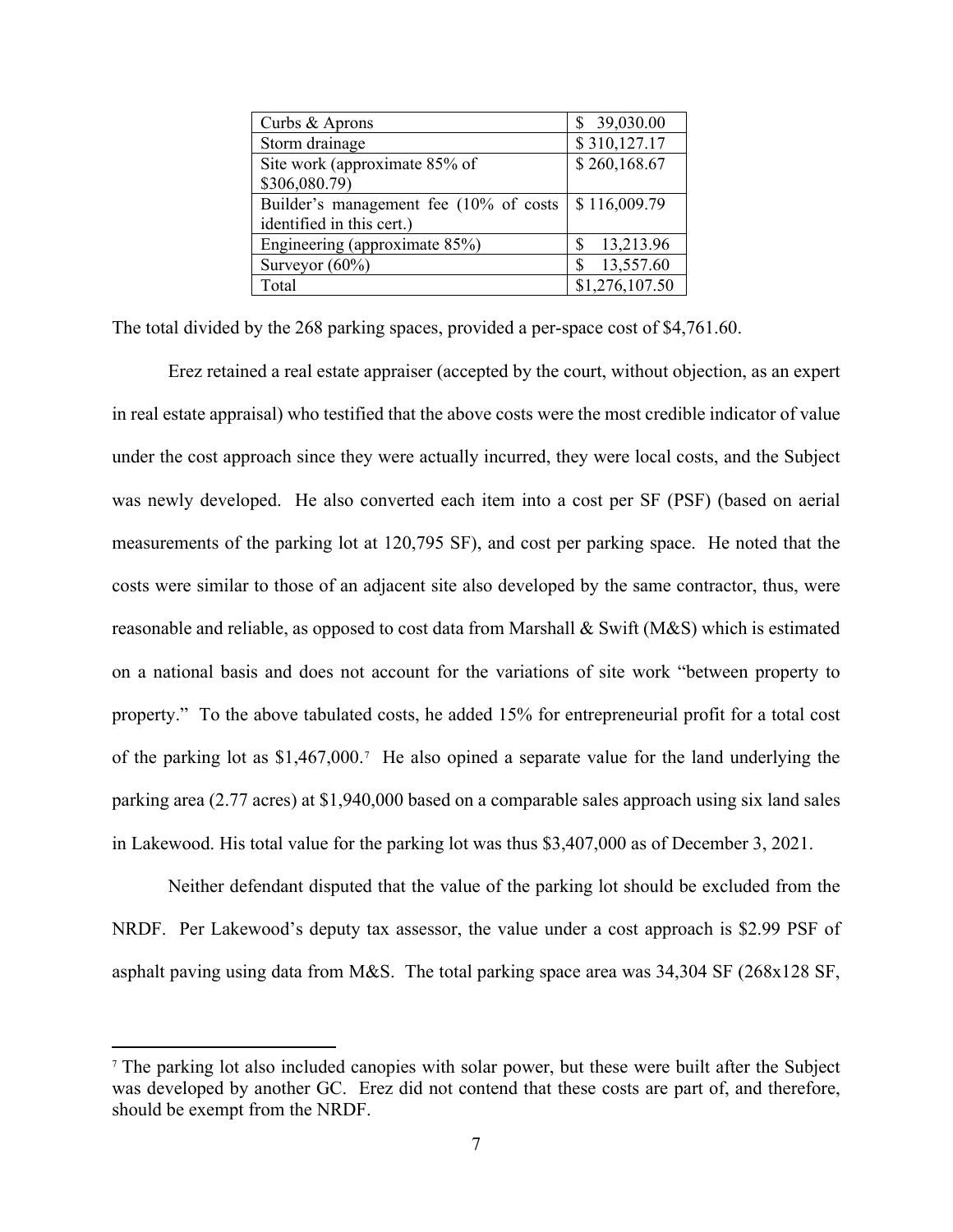the measurement of each space at 8x16 SF), thus he opined, the amount to be excluded from the NRDF should be  $$102,569$ . He conceded that each parking space measured 9x18 SF per the site plan. He maintained that since Lakewood only values parking spaces for purposes of imposing the LPT, only the value of such spaces should be excluded for NRDF purposes.

### **ANALYSIS**

#### *A. Disposition Method for Issues Presented*

The Director and Erez moved for summary judgement on the issue of whether the NRDF must be calculated by allocating a zero-dollar value to the improvements on the Subject because they are tax exempt under the LTTEL.<sup>[8](#page-7-0)</sup> Resolution of this issue involves only a legal analysis, therefore, a decision by summary judgment is appropriate. See R. 4:46-2(c); Brill v. Guardian Life Ins. Co. of Am., 142 N.J. 520, 540 (1995).

As noted above, Erez, for the first time, in its cross-motion for summary judgement, raised the issue that the NRDF calculation was also incorrect because the EAV for improvements did not exclude the value of the Subject's parking lot. Neither in its administrative protest, nor in its complaint did Erez allege that the EAV of the improvements improperly included the value of the parking lot. As such the court could remand the issue for the Director's examination, or deny Erez the ability to raise the issue during litigation. See generally Bauer v. Nesbitt, 198 N.J. 601, 610 (2009) (a "cause of action . . . must be discernable within the four corners of the complaint," and if it "completely omits the underlying basis for relief," then it "cannot be sustained as a matter of fundamental fairness. An opposing party must know what it is defending against; how else would

<span id="page-7-0"></span><sup>&</sup>lt;sup>8</sup> In its brief in support of its cross-motion, Erez footnoted that the "Lakewood Redevelopers" Consortium, a group of similarly situated redevelopers in Lakewood, join in [Erez's] challenge." Neither Erez nor the "Consortium" moved for the "Consortium" to formally participate in this litigation in compliance with the court rules. The court thus rejects the attempted joinder.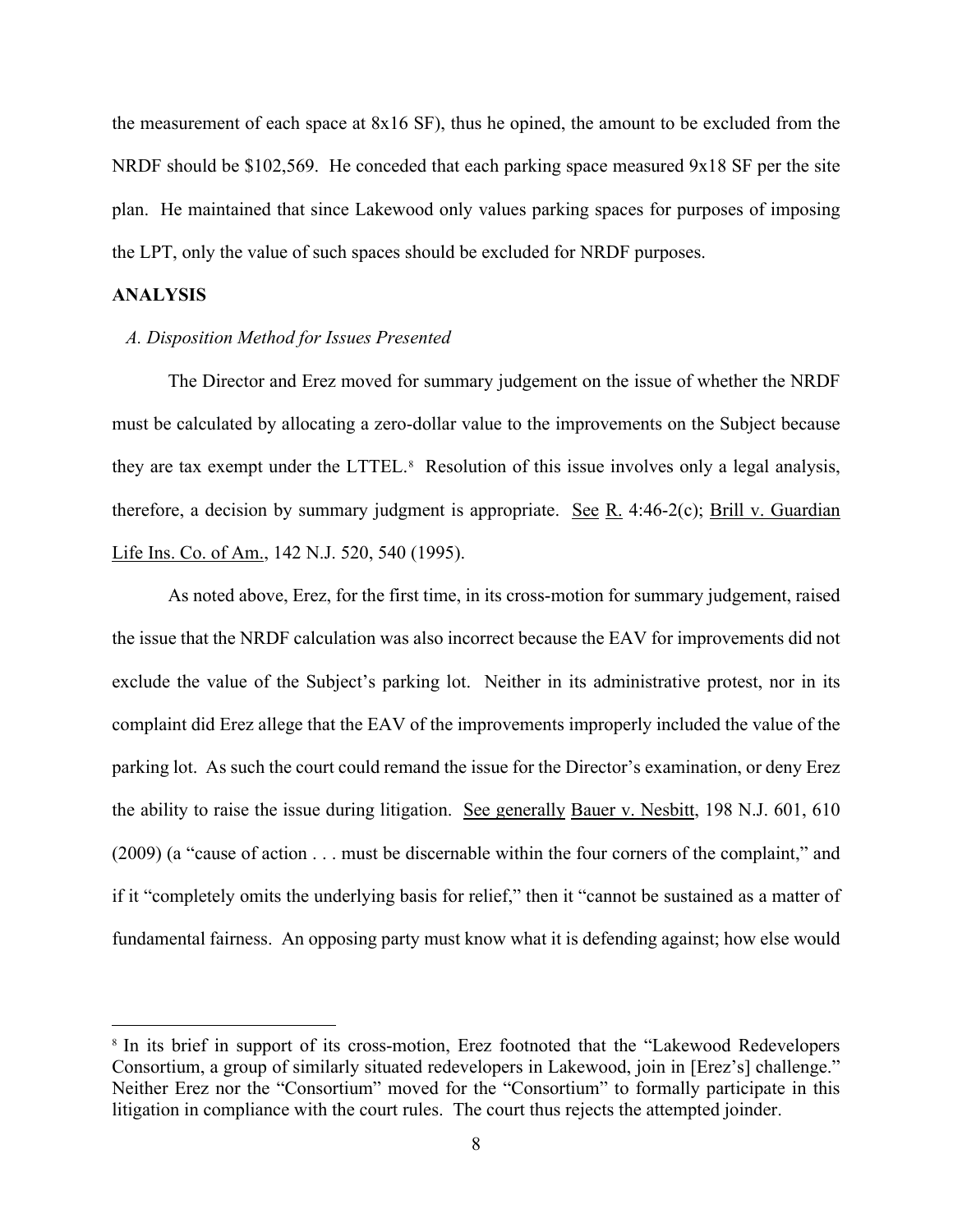it conduct an investigation and discovery to meet the claim?"). Cf. Univ. Cottage Club of Princeton v. Borough of Princeton, 26 N.J. Tax 185, 191 (Tax 2011) (denying plaintiff's attempt to raise the issue of valuation since the complaint only pled the incorrectness of the LPT exemption denial and holding that "R. 8:3-8(a) cannot be read to permit an amendment to add a claim which is made beyond the limitation period provided by N.J.S.A. 54:3-21").

Neither course of action is warranted here. If an issue that was never pled is "tried by consent or without the objection of the parties," then the court can decide the same by treating it "in all respects as if  $[it] \ldots$  had been raised in the pleadings." R. 4:9-2. The complaint can thereafter be amended by motion at any time "to cause them to conform to the evidence and to raise" the issue, however, "failure" to do so "shall not affect the result of the trial of these issues." Ibid. Even if the adversary opposes presentation of the evidence "on the ground that it is not within the issues made by the pleadings," the court can permit amendment of the pleadings and "shall do so freely when the presentation of the merits of the action will be thereby subserved and the objecting party fails to satisfy the court that the admission of such evidence would be prejudicial in maintaining the action or defense upon the merits." Ibid. The court can adjourn the trial so the objecting party can properly address the evidence. Ibid. The rules governing the Tax Court incorporate <u>R.</u> 4:9-2. See R. 8:3-8(a) ("Amendments to conform to the evidence may be permitted in accordance with Rule 4:9-2").

Here, neither defendant objected to Erez's ability to raise the parking lot issue. In reply to Erez's cross-motion, the Director only argued that his determination should be upheld as presumptively correct and reasonable because Erez did not prove with clear and convincing evidence "that the EAV used to calculate the NRDF included the value of the parking lot" or that Lakewood assessed a value on the lot. Further, during oral argument of the summary judgment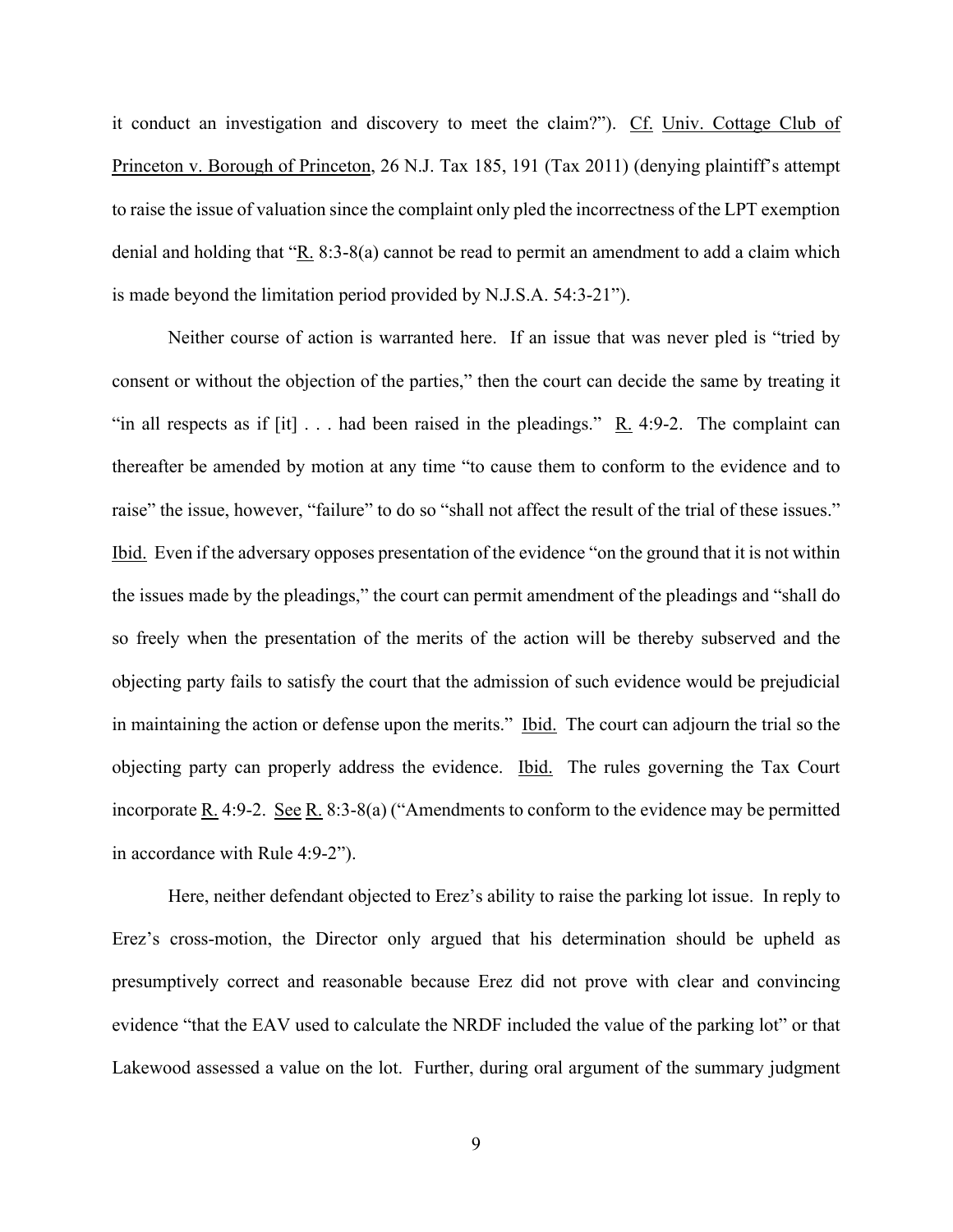motions, neither defendant argued that Erez is foreclosed or barred from raising the parking lot issue. Rather, they agreed that the Subject was developed with a parking lot, and that parking lots are exempt from the NRDF. Neither defendant objected to proof being adduced in this connection, nor did either contend that doing so would be prejudicial to them.

The court also provided the parties time and the opportunity to attempt an amicable resolution of this issue. Erez and Lakewood were unable to reach a consensus (the Director advising the court that Lakewood took the lead on this issue, since the assessor computes the EAV). Lakewood conceded that the EAV for improvements included costs for the parking lot (\$102,569) and if this inclusion is found to be incorrect, then the NRDF should be reduced but not to the extent claimed by Erez. Testimony was also adduced, with Erez and Lakewood proffering evidence through their respective direct and cross examination of the witnesses, and undisputed documents in support thereof.<sup>9</sup> Thus, both defendants had ample time and opportunity to rebut/prove the value of the concededly NRDF-exempt parking lot.

Under these circumstances, the court finds that the application of R. 8:3-8(a) and R. 4:9-2, is appropriate. Therefore, it will decide the issue as to the parking lot's value based on the evidence presented solely for purposes of determining the amount to be exempted from the NRDF.

#### *B. The Plain Language of the NRDF Statute Obviates the Need for in pari materia Analysis*

The Director's interpretation of a statute is entitled to deference. Koch v. Dir., Div. of Taxation, 157 N.J. 1, 8 (1999). However, the "deference is not total, as the courts remain the final authorities on issues of statutory construction." Ibid. (citation and internal quotation marks

<span id="page-9-0"></span><sup>9</sup> Lakewood advised the court that it would not present testimony of a real estate appraiser because the proper method of calculating EAV is by applying calculations in M&S manual, not value "calculations . . . from an appraisal of the property," but that it would not object to Erez presenting testimony of a real estate appraiser.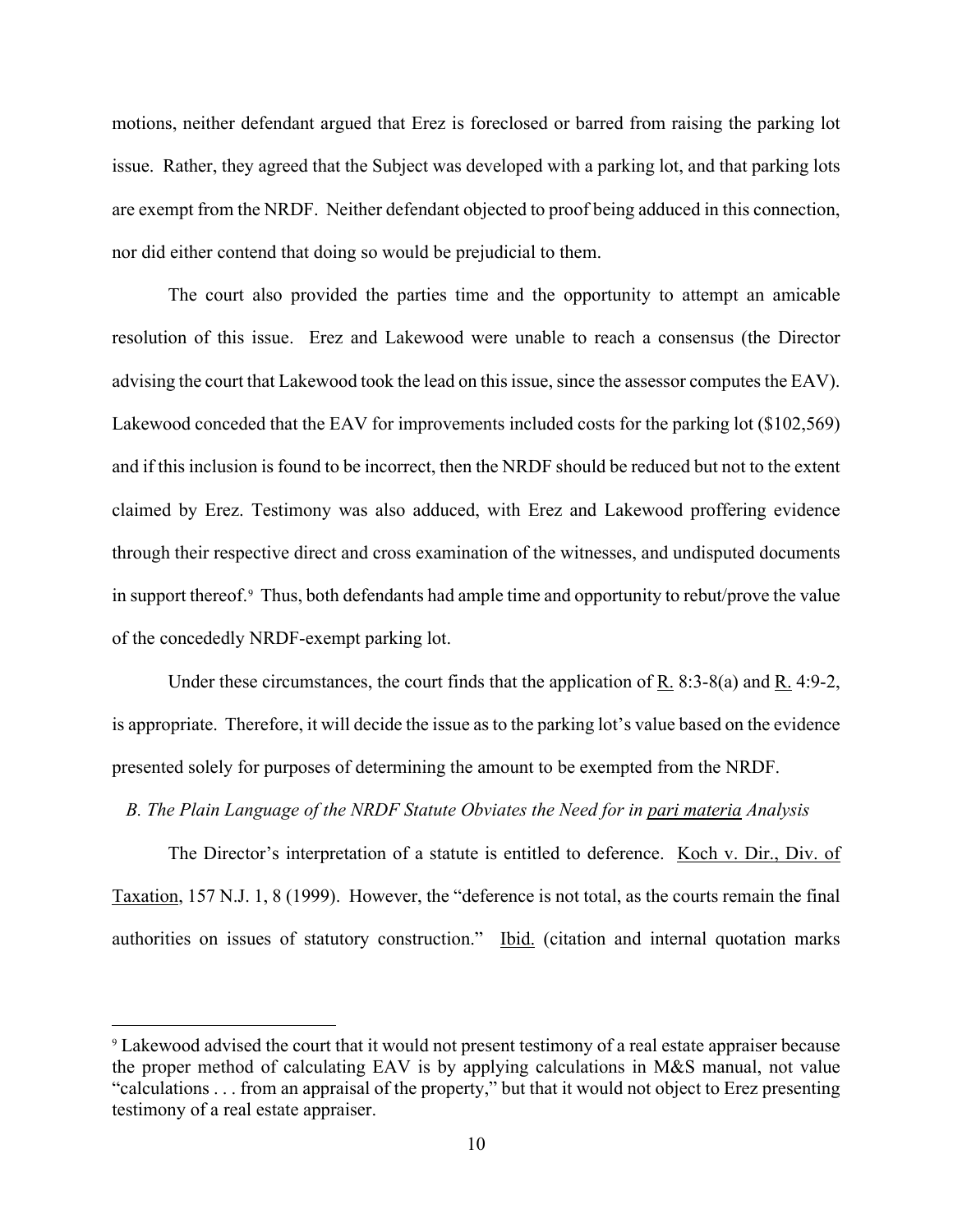omitted). Here, the court concludes that the Director properly construed the NRDF law when upholding Lakewood's assessor's inclusion of the EAV of improvements for purposes of computing the NRDF.

The NRDF is imposed "on all construction resulting" in the development of a new non-

residential property on an unimproved lot at 2.5% of the EAV "of the land and improvements."

N.J.S.A. 40:55D-8.4(a)(1) (emphasis added);<sup>[10](#page-10-0)</sup> Legislative Fiscal Estimate, <u>Sen. Comm. Substitute</u>

for Sen. 1783, 2 (June 20, 2008) (proposed NRDF law "requires development fees to be charged

Statewide on non-residential construction or improvements").<sup>[11](#page-10-1)</sup> EAV is defined by N.J.S.A.

<span id="page-10-1"></span>

<span id="page-10-0"></span><sup>&</sup>lt;sup>10</sup> The NRDF is also imposed when additions are made to existing structures for non-residential use and is computed at 2.5% on the increase in the EAV of the "additions to existing structures." N.J.S.A. 40:55D-8.4(a)(2).<br><sup>11</sup> See also General Instructions to Form N-RDF which state as follows:

For Assessor: The Assessor shall determine if a claimed exemption is justified. If the property is exempt, the Assessor shall check the "exempt" box at the bottom of Section B, sign and provide the original signed Form N-RDF to the Construction Official and a copy to the Developer. If not exempt, the Assessor, based on review of plans and conceptuals submitted with Construction Permit Application, shall prepare an estimated assessment of the property. The Assessor is responsible for completing the "Estimated" column of Section B (E1-E5) to determine the **estimated** . . . [NRDF] due (E6). E1 should be the **estimated** assessed value of land and improvements of the final development . . . . E3 should be the estimated [EAV] of the land and improvements of the final development on the site  $(E1+E3)$ . If the development is new construction on vacant land, the [NRDF] is assessed on the value of land and improvements of the final development and E4 and F4 should equal \$0.

If the development is situated on real property that was previously developed with a building, structure, or other improvement, the [NRDF] is assessed on the value of the new improvements only, without including the value of the land or the existing improvements, and E4 and F4 should show the existing [EAV] of the land and improvements as of the date listed in section A when the construction or demolition permit was first sought.

The Assessor then provides a copy of the estimate to the Construction Official and the Developer, and retains the original . . . . Upon notification that the property is ready for a final assessment, the Assessor reviews the estimate, performs a final assessment and completes Section B, "Final" column (F1-F5) to determine final fee, F6. F1 should be the actual assessed value of land and improvements, and E4 and F4 should show the existing [EAV] of the land and improvements at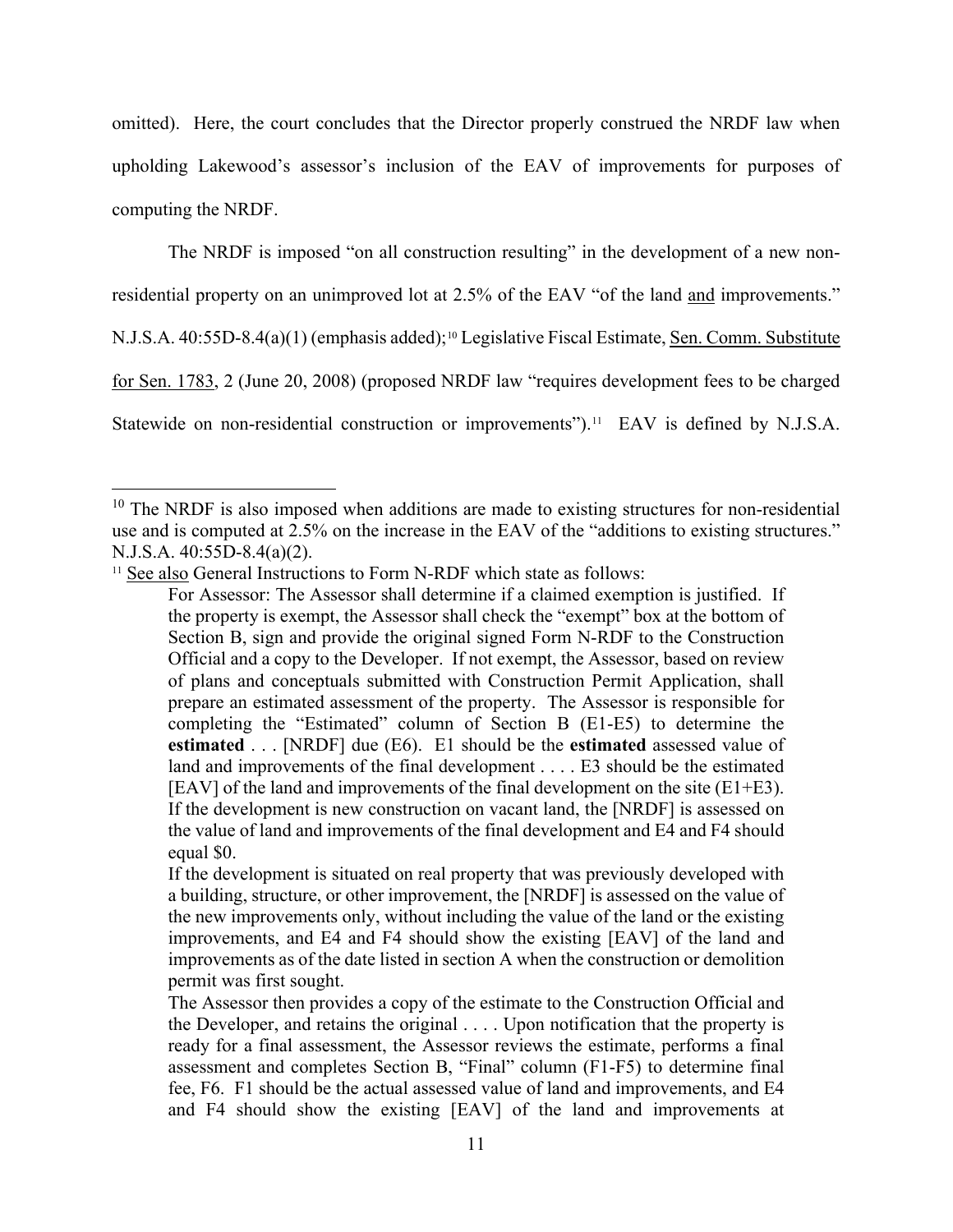40:55D-8.3 as "the assessed value of a property divided by the current average ratio of assessed to true value for the municipality in which the property is situated" pursuant to LPT laws, N.J.S.A. 54:1-35a to -35c. The assessor must initially estimate the EAV of the "non-residential development," thereafter confirm or modify the same pursuant to the LPT law, N.J.S.A. 54:1- 35.35,[12](#page-11-0) and then compute the NRDF. N.J.S.A. 40:55D-8.4(e).

The statute's plain language evidences that the NRDF is computed on the EAV of both land and improvements. Lakewood's then assessor did precisely what the NRDF statute plainly requires: he first determined the total EAV of the Subject at \$12,651,600 (allocated \$10,515,600 to improvements and \$2,136,000 to land), and then multiplied the same by 2.5%. Therefore, there is no need to resort to other methods of interpretation of how the NRDF should be calculated. See State v. Butler, 89 N.J. 220, 226 (1982) ("If the statute is clear and unambiguous on its face and admits of only one interpretation, we need delve no deeper than the [statute's] . . . literal terms to divine the Legislature's intent").

Erez concedes that the Subject's improvements are not exempt from the NRDF. However, it argues, the line on Form N-RDF as to the EAV for improvements must reflect \$0 because the improvements are exempt from LPT under the LTTEL. The court rejects this argument. As noted above, the EAV is to be determined under LPT law. The LPT law has no provision requiring an assessor to allocate or attribute \$0 of the EAV to the improvements for properties which are subject to the LTTEL. Nor is there any such mandate or suggestion in the LTTEL.

completion, F2 should be the Director's ratio *at the time of completion of the project*, and F3 should be the [EAV] of land and improvements at completion  $(F1 + F2)$ .

<span id="page-11-0"></span> $12$  This statute provides that the Director must "by rule establish standards to be used in the valuation and revaluation of real property to be used for assessment purposes."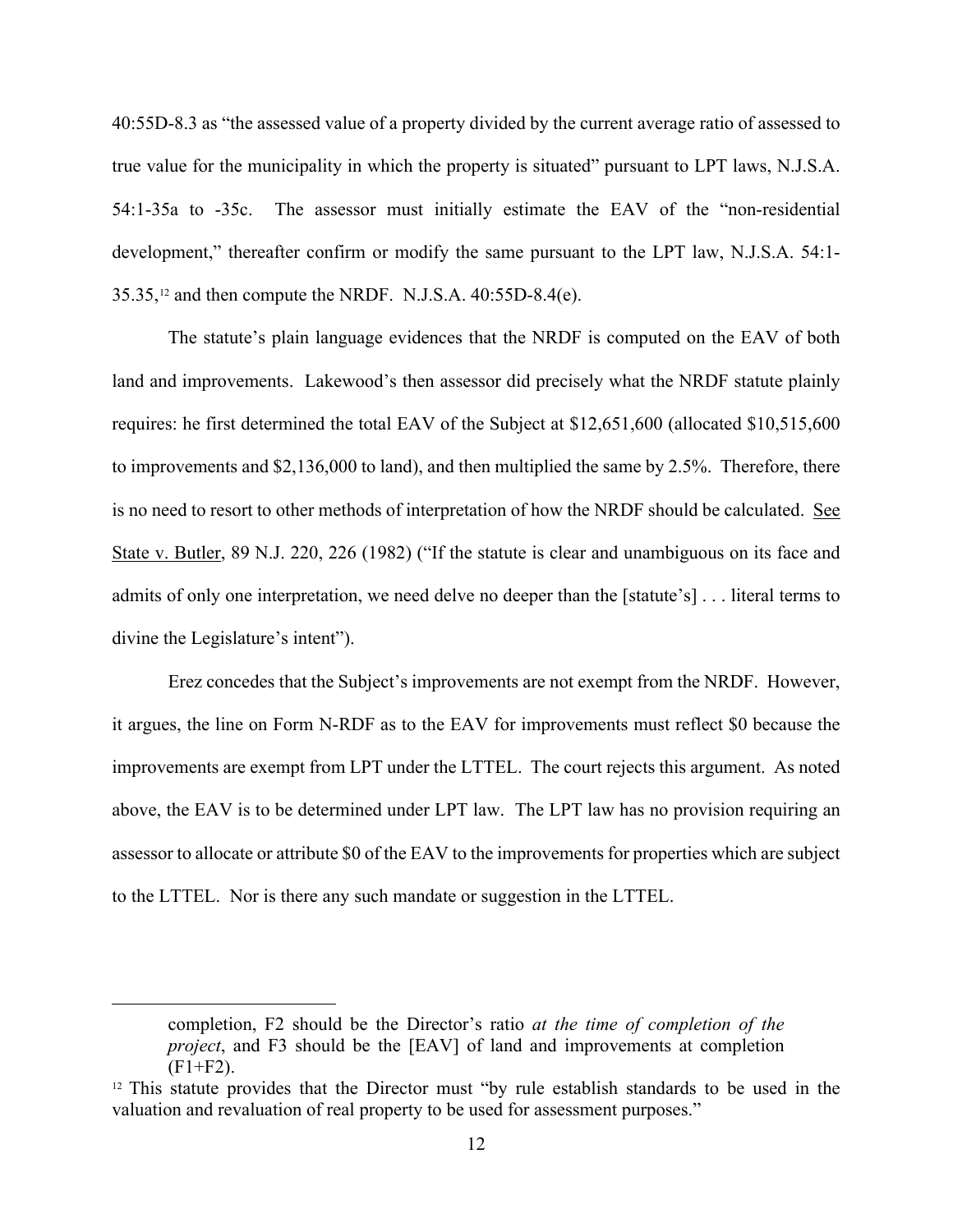Erez is misguided in contending that the classification of a property as 15F for purposes of the LPT list evidences that the property has "no taxable value." The classification simply identifies that the property is tax exempt in that there is no tax to be paid on the assessed value, not that the property's assessed value is \$0. The statue in this regard makes this plain. See N.J.S.A. 54:4-27 (assessor should maintain a separate tax list of tax-exempt properties, and "shall value such land and buildings . . . at the amount which would be the taxable value if the same were not exempt from taxation in the same manner as other real . . . property, and in each case he shall state the ground of exemption"). So do the regulations. See N.J.A.C. 18:12-3.1(a) (assessors must enter the "value of [the] land and buildings" of tax-exempt properties on the exempt tax list); N.J.A.C.  $18:12-3.1(b)(2)(viii; ix; x)$  (an assessor must "[i]nsert the true value of the land to which an exemption is granted" as well as "the true value of all buildings or improvements to which an exemption is granted" when preparing the exempt tax list). Assessors are thus instructed to determine the value of a tax-exempt property although the property will not generate tax revenues. See Handbook for New Jersey Assessors, ¶416.01 ("Although exempt property is taxed at zero dollars (\$0), assessors must determine accurate taxable assessed values so that should exemption cease proper tax payments will be obtained. Also accurate valuing of exempt property ensures the correct basis for any 'in-lieu' of payments"); ¶503.16 (exemption under the LTTEL is shown on the tax list as "both a taxable and an exempt line item" and the "total assessed value exempted appears on the Exempt Property List with the same block and lot as the taxable portion with the addition of an X qualifier and exempt property class 15F").

While the phrase "taxable value" as used by Erez can imply \$0 value, it is \$0 in the sense that no tax is forthcoming from the tax-exempt property (or as the Director calls it, "billable value"), not that the property is assessed at a true value of \$0. The NRDF requires the assessor to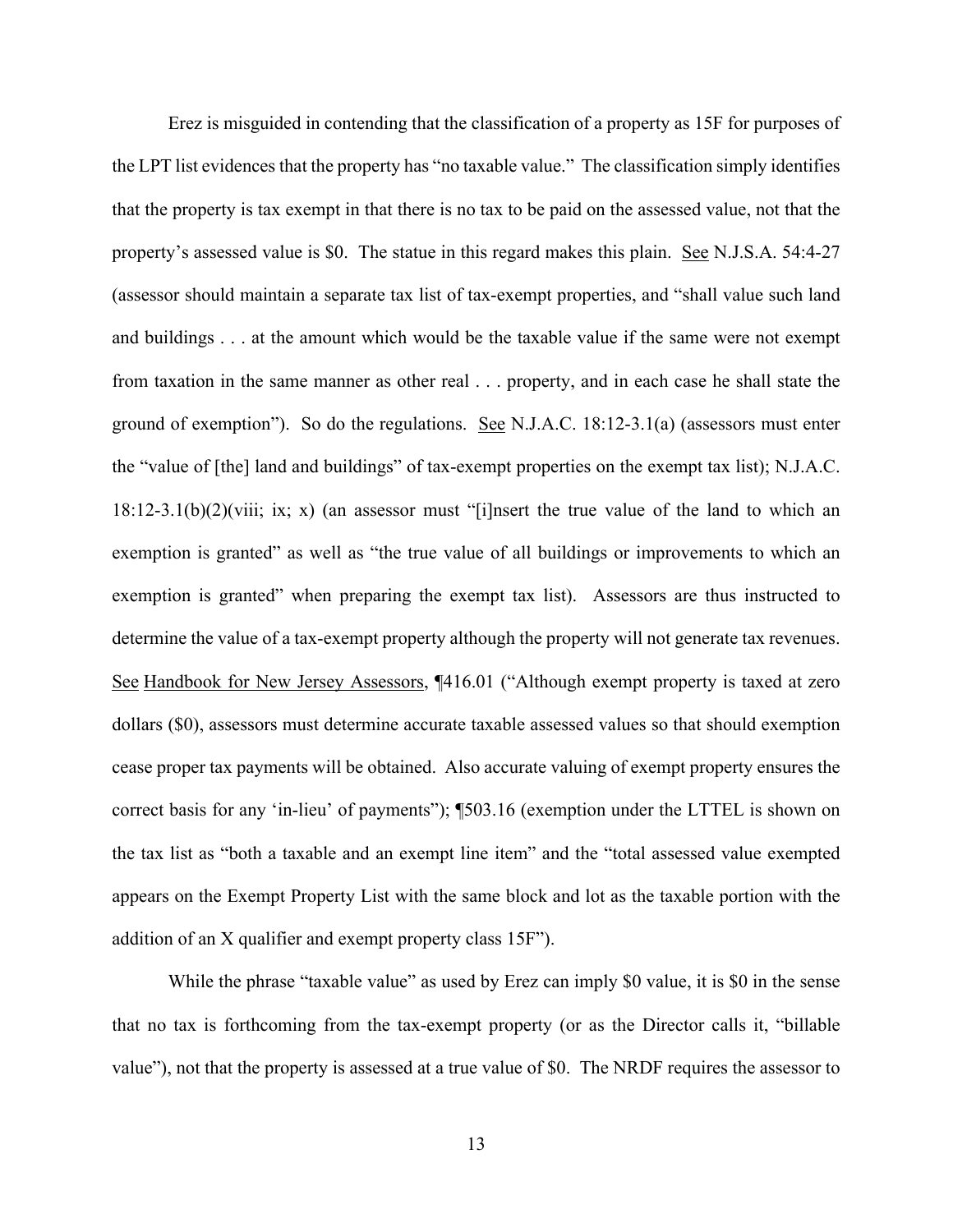determine the property's EAV (land and improvements), and Lakewood's then assessor properly did so. There is undoubtedly value in the improvements, and the tax exemption does not obliterate that value. See City of Hackensack v. Cnty. of Bergen, 30 N.J. Tax 240, 252 (Tax 2017) ("To say that a property has a value of zero defies logic. All real property has inherent value. A tax exemption does not strip a property of its value. Rather, it simply relieves a taxpayer from an obligation of paying the tax owed").

Had the NRDF law intended to exempt improvements from the fee for properties under an agreement pursuant to the LTTEL law, it would have done so. It did not. See N.J.S.A. 40:55D-8.4(b). Rather, the properties for which the NRDF need not be paid are those exempted from tax under the LPT statute. See N.J.S.A. 40:55D-8.4(b) (properties not subject to the fee are those used by religious entities and those used for educational purposes and exempt from LPT under N.J.S.A. 54:4-3.6). Here, there is no allegation that the Subject has received any LPT exemption under N.J.S.A. 54:4-3.6. Therefore, the NRDF applies to the EAV of the land and improvements on the Subject (except the parking lot). Cf. N.J.S.A 40:55D-8.6(a)(2) (nonresidential developers or redevelopers under an agreement prior to July 2008, the effective date of the NRDF law, need not pay the fee provided the agreement requires either to "pay a fee for affordable housing of at least one percent of the equalized assessed value of the improvements which are the subject of the development plan, developer's agreement, or redevelopment agreement") (emphasis added).

Erez argues that the LTTEL should be read in pari materia with the Local Redevelopment and Housing Law (LRHL), N.J.S.A. 40A:12A-1 to -22 (enacted in 1992), since the subject matter of both statutes is the same: redevelopment of certain neglected areas in a town for the betterment of all by incentivizing developers/redevelopers to construct residential and nonresidential buildings with tax exemptions/abatements. See also N.J.S.A. 40A:20-2 (the LTTEL's "provisions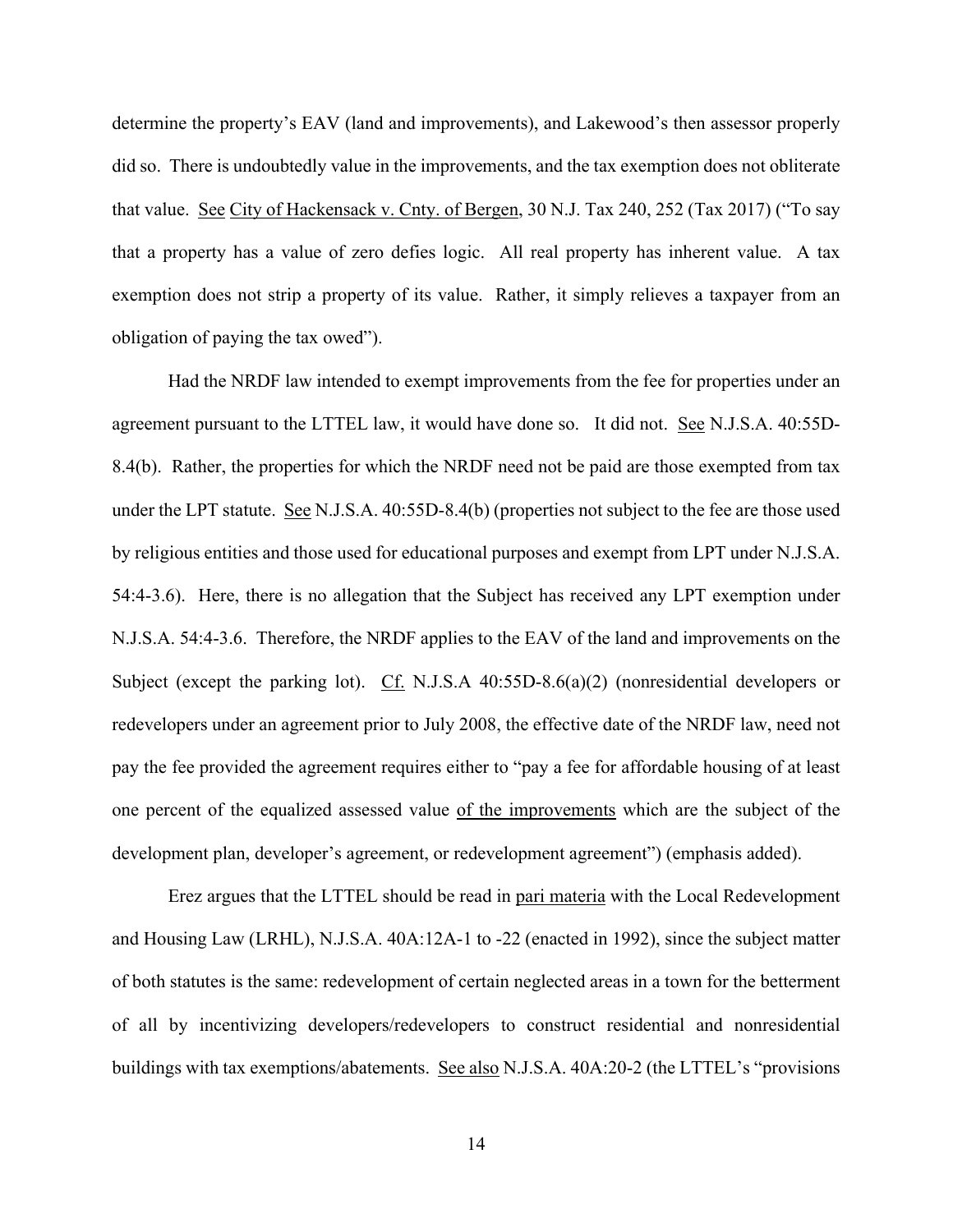are one means of accomplishing the redevelopment and rehabilitation purposes of the [LRHL] . . . through the use of private entities and financial arrangements pertaining thereto, and [the LTTEL] . . . should be construed in conjunction with" the LRHL).

There is no need for this pari materia analysis if the court finds, as it did here, that the NRDF statute's plain language controls. See Carlson v. City of Hackensack, 410 N.J. Super. 491, 497 (App. Div. 2009) (when the language of the statute at issue is "clear and unambiguous" the court "need not resort to" its pari materia reading with another statute). Even if the court were to consider the LRHL and the LTTEL as having the same goals of encouraging private entities to partner with the government for societal good, in return for tax exemptions, Erez's argument fails. There is nothing explicit or implicit in either law as to assigning a \$0 value to the tax exempted improvement, or equating a tax exemption to a \$0 EAV.

More to the point, the explicit legislative intent of the NRDF law is to legislatively require what the courts permitted - requiring developers to continue to fund affordable housing, but on a uniform state-wide rate. See N.J.S.A. 40:55D-8.2 (the NRDF law, N.J.S.A. 40:55D-8.1 to -8.7 "prohibits municipalities from imposing their own fees to fund affordable housing on nonresidential development," thus obviating "over" reliance on municipal fees for this purpose, which if not imposed uniformly on a state-wide basis, can dissuade and "halt[] . . . non-residential and residential development," frustrating "the constitutional obligation to provide for a realistic opportunity for housing for families at all income levels"); Sen. Eco. Growth Comm., Statement to Sen. 1873 (May 19, 2008) (the 8%-10% fee currently being charged on nonresidential construction or improvement if allowed to continue would have a "devastating impact . . . on job creation in New Jersey," and the NRDF law would "substantially" reduce the fee to "2.5% of the equalized assessed value of land and proposed improvements" for new construction on vacant lots,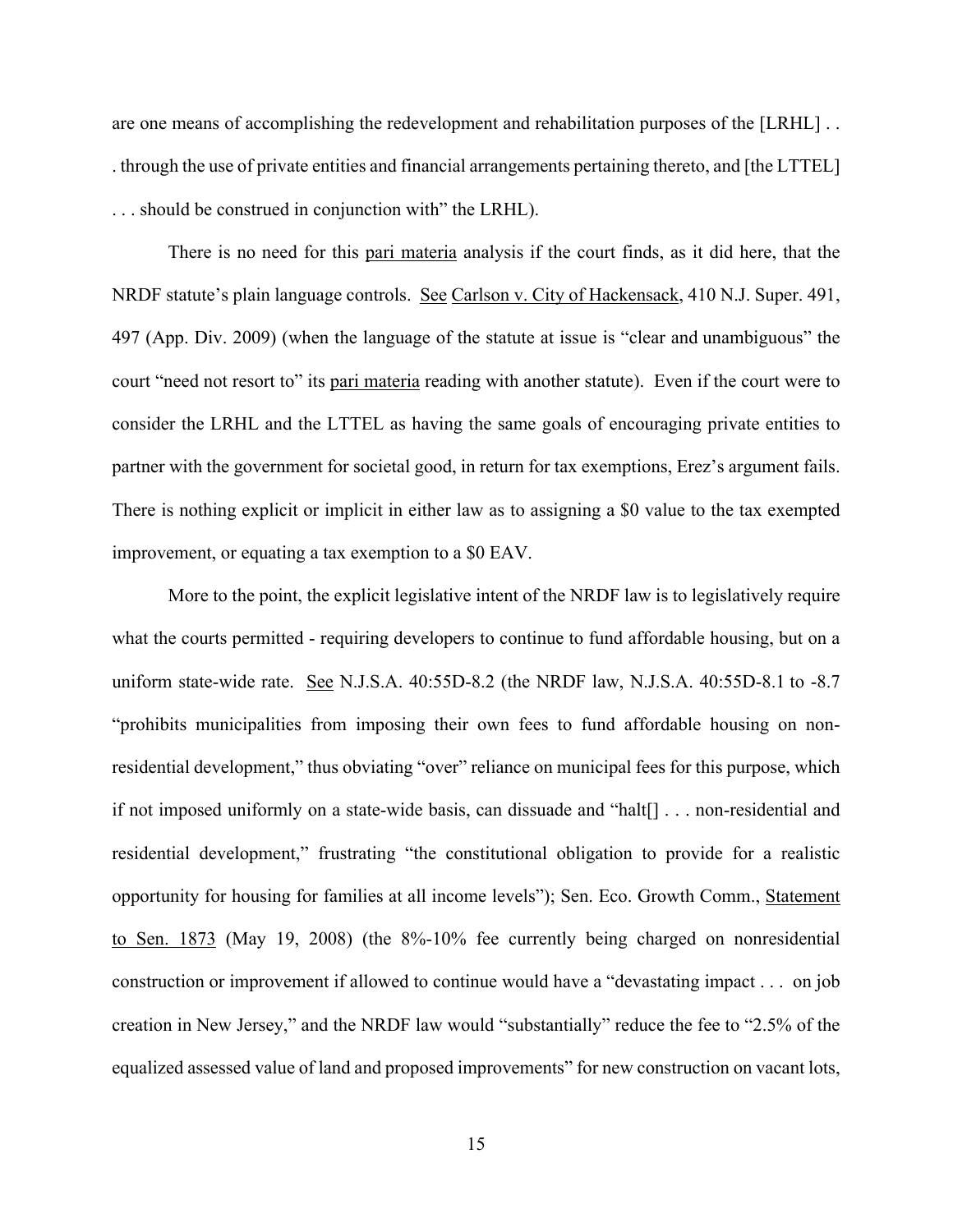or "2.5% of the increase in equalized assessed value of the additions to existing structures to be used for non-residential purposes").

The legislative intent of the NRDF law renders irrelevant, if not questionable, any resort to reading in pari materia, the provisions of the LRHL and LTTEL. That the LRHL and the LTTEL may have the same goals of redevelopment does not require a conclusion that the tax exemption afforded to improvements be incorporated into the NRDF law. Indeed, doing so would subvert the goals of redevelopment - by depriving a source of funding for the same, i.e., the NRDF. See Statement to Sen. 1783 (May 8, 2008) (proposed NRDF law "requires development fees to be charged on nonresidential construction or improvements, by all municipalities, to fund affordable housing").

Erez contends that the NRDF statute should be read in pari materia with N.J.S.A. 46:15- 7.2, which imposes a fee (also called "mansion tax") upon transfer of real property for a consideration over \$1,000,000 but not for properties that are tax exempt. Therefore, it argues, properties such as the Subject should also not be required to pay the NRDF because "[t]here is nothing in the language or legislative history of the" NRDF statute "to suggest that the Legislature intended to take a different approach to exempt property than the approach used with the fee established by N.J.S.A. 46:15-7.2."

The court rejects this argument. For one, there is simply no parity between the two statutes. The mansion tax was imposed to raise revenue for "general state purposes." Wells Reit II-80 Park Plaza, LLC v. Dir., Div. of Taxation, 24 N.J. Tax 98, 99 (Tax 2008) (citing Assem. Budget Comm. Statement to Assem. 3115 (2004)), rev'd on other grounds, 414 N.J. Super. 453, 457 (App. Div. 2010). As noted above, the NRDF was to streamline imposition of development fees at a Statewide level to fund affordable housing at a fixed amount than currently charged by municipalities.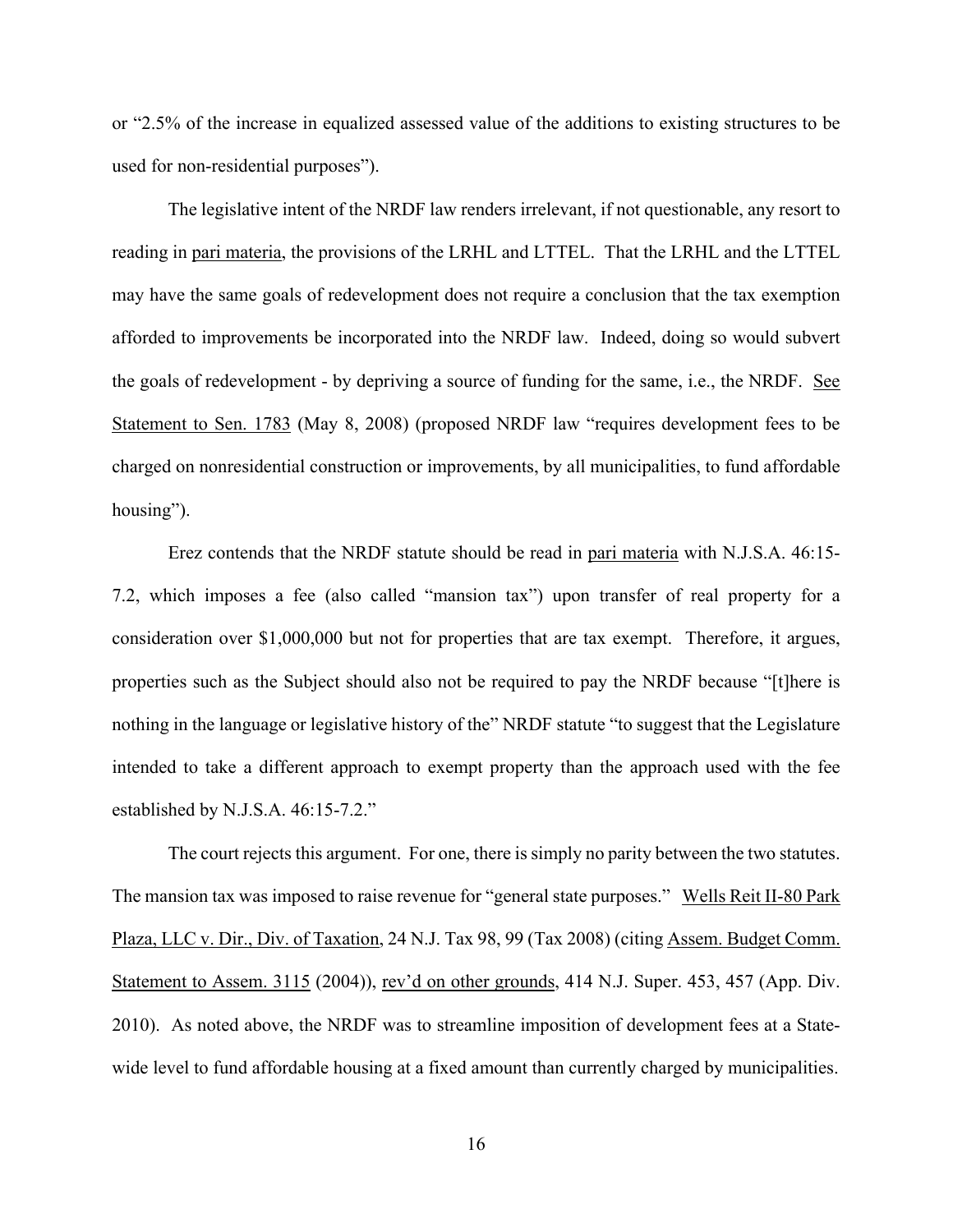Second, the mansion tax is imposed based on the status of the grantee for income tax purposes, i.e., no tax if the grantee is exempt from federal income tax under I.R.C.  $\S501(c)(3)$ . N.J.S.A. 46:15-7.2(b)(1). Clearly, the NRDF is not based on the tax-exempt status of the grantee for income tax purposes. In fact, N.J.S.A. 46:15-7.2(b)(2) contradicts Erez's argument since that provision references EAV in the context of the fee: transfers of real property "incidental to a corporate merger or acquisition" are exempt provided "the equalized assessed value of the real property transferred is less than 20%" of the value of all assets transferred.

In sum, the court finds that Lakewood did not err in including the value allocated to improvements for purposes of calculating the NRDF.

#### *C. The Amount to be Excluded for the Parking Lot in Computing NRDF Cannot be Determined*

N.J.S.A. 40:55D-8.4(b)(1) "exempt[s] from the imposition of" the NRDF, "parking lots and parking structures" whether or not built "in conjunction with a non-residential development, such as an office building, or whether the parking lot is developed as an independent nonresidential development." There are no regulations or other guidance on the methodology for determining the exempted amount of a parking lot or parking structures although the Legislature delegated the regulatory authority to Treasury. See N.J.S.A. 40:55D-8.4 (e) ("The Treasurer shall adopt such regulations as necessary to effectuate" the NRDF laws).<sup>[13](#page-16-0)</sup>

The NRDF law imposes a fee on the EAV of land and improvements if the new construction is on vacant land, but only on improvements if the new construction is on improved property. See N.J.S.A. 40:55D-8.4(a)(2) (fee is on the "the increase in equalized assessed value, of the additions to existing structures"); General Instructions to Form N-RDF, n.11. The Subject

<span id="page-16-0"></span><sup>&</sup>lt;sup>13</sup> Cf. N.J.A.C. 18:15-4.5(b) (a regulation promulgated by the Director providing detailed guidance on using a cost approach to value taxable structures for purposes of farmland assessment).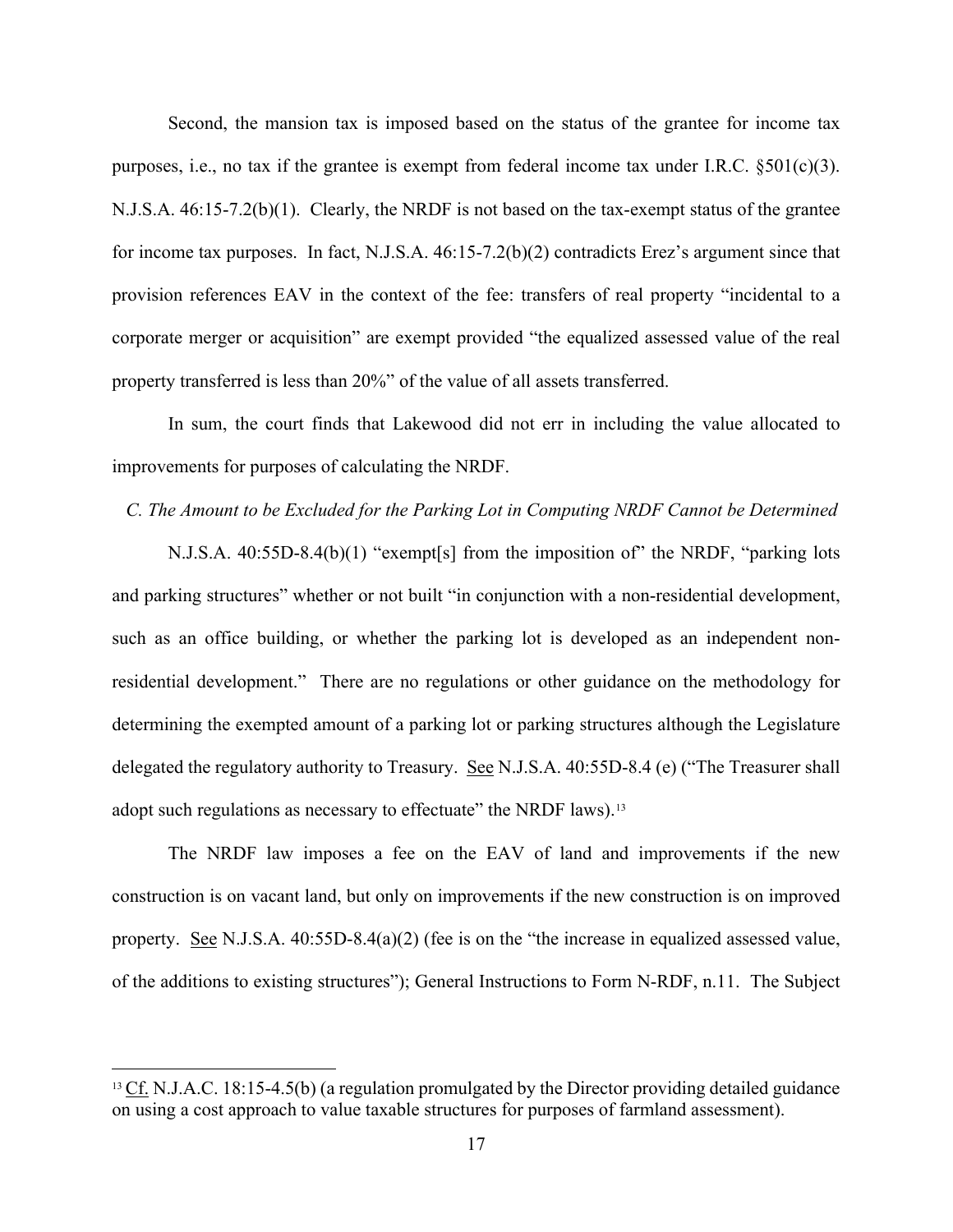was vacant when it was slated for redevelopment and was vacant when Erez redeveloped it. As noted above, the assessed value of real property is computed under LPT laws. Therefore, here, the exemption amount for purposes of the NRDF would (and should) be the value of the parking lot, i.e., value of land plus improvements as determined for purposes of the LPT laws.

It follows that the methodology for determining the value of a property for purposes of computing the exemption amount from the NRDF should not be different than that employed for a non-fee purpose. See e.g., N.J.S.A. 40:55D-8.6(e) (the NRDF law "shall not be construed in any manner as affecting the method or timing of assessing real property for property taxation purposes," however, the payment of the fee "shall not increase the equalized assessed value of any property"). Thus, the valuation methodologies commonly used for LPT purposes (cost, income, sales comparison) apply for determining the value of the real property subject to the NRDF (land and improvements or only improvements). However, because the NRDF statute mandates when the EAV should be determined (an estimate within 90 days of the "issuance of the first building permit for a development" and a final one pursuant to LPT law within "10 business days of a request for the scheduling of a final inspection," see N.J.S.A.  $40:55D-8.4(e)$ ), the normal October 1, pre-tax year date for LPT assessments, see N.J.S.A. 54:4-23, does not control. For instance, here pursuant to N.J.S.A. 40:55D-8.4(e), the Subject's final assessed value is to be, and properly was determined as of July 31, 2017.

Logically then, it follows that the standard of review for determining the reasonableness of value of a structure deemed exempt from the NRDF should be no different than the standard of review attendant of any value determination by an assessor when imposing a LPT assessment on real property. That standard is that LPT assessments are presumptively correct and the party challenging the same has the burden to (a) overcome the presumptive correctness; and (b) persuade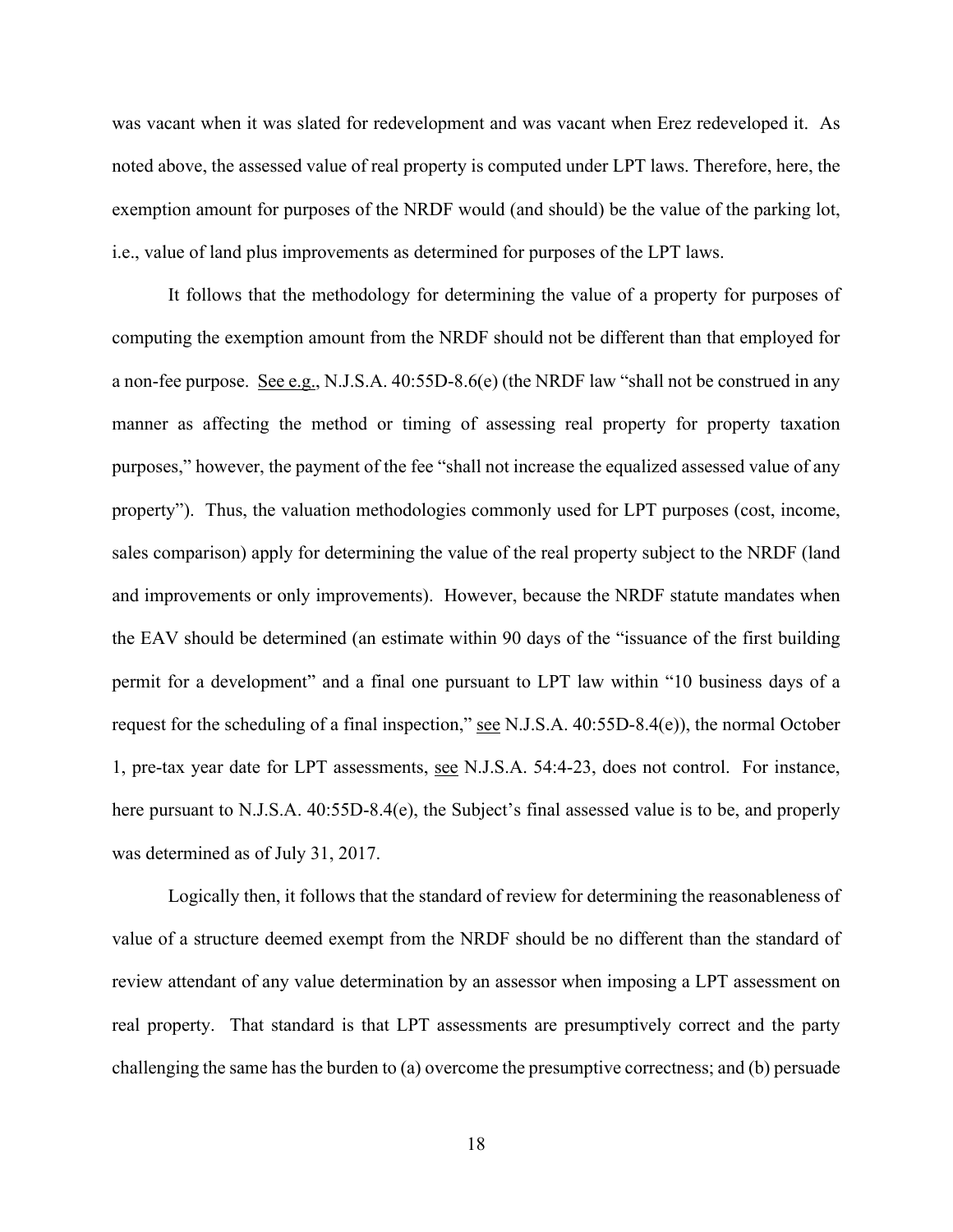the court what the property's fair market value should be. See TD Bank v. City of Hackensack, 28 N.J. Tax 363, 374-377 (Tax 2015) (setting forth the presumption of correctness attached to an assessor's determination for LPT purposes, and the challenger's burden in this regard). It should be noted here that in adopting this standard, the court is not judging the correctness of the EAV of the Subject as determined by the assessor. Rather, the court is only examining whether the value assigned by the assessor to a component of the Subject (parking lot) for purposes of correctly computing the NRDF is reasonable. Since that value assignment is a part of an assessor's responsibility just as is determining the Subject's EAV, the same presumptive correctness standard applies, since both exercises are undertaken by the assessor as a governmental agent.

Here, then, the value attributed by Lakewood to the Subject's parking lot, i.e., \$102,569, is presumptively correct. Erez has the burden of overcoming the same, and the burden of persuading this court, with competent, credible evidence, that preponderantly demonstrates that the value should be increased solely for purposes of deciding the amount to be excluded from the EAV for purposes of the NRDF.

Both Erez and Lakewood's deputy tax assessor used the cost approach as a valuation method. This method has "has two elements - land value and the reproduction or replacement cost of the buildings and other improvements." Int'l Flavors & Fragrances, Inc. v. Borough of Union Beach, 21 N.J. Tax 403, 417 (Tax 2004). The court agrees that this is the appropriate method as the Subject was newly constructed, and new construction obviates the difficulty in determining the appropriate depreciation. See Appraisal Institute, The Appraisal of Real Estate, 566 (14<sup>th</sup> ed. 2013) (since "cost and market value are more closely related when properties are new, the cost approach is more important in estimating the value of new or relatively new construction").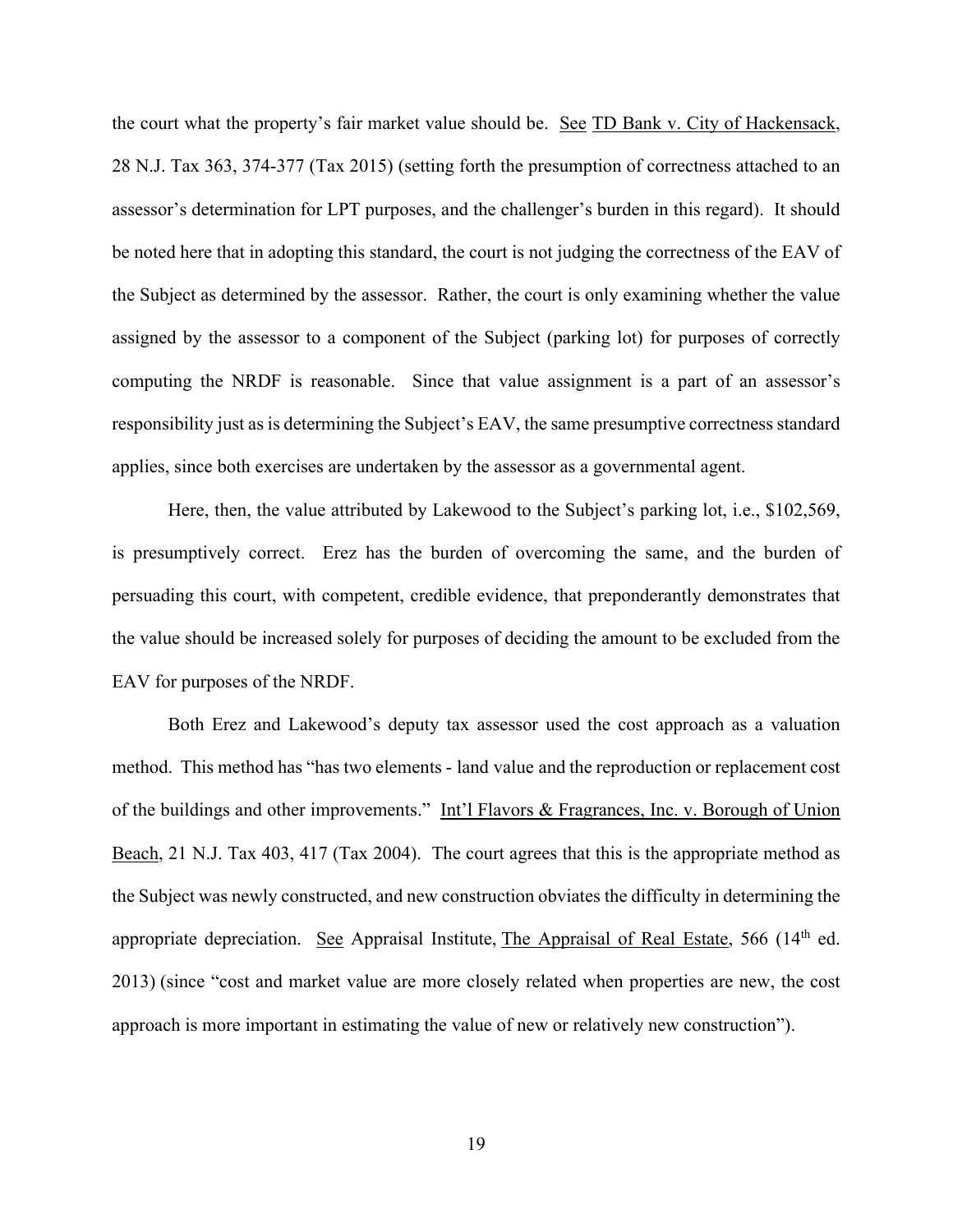Erez has overcome the presumptive correctness of the value attributed to the parking lot by Lakewood. One is because the court is unpersuaded by the deputy tax assessor's contention that the value of a parking lot is only for the area covered by parking spaces because only those spaces are assessed and taxed. It is unclear why improvements such as storm drains, curbs, and aprons do not add to value. Second is because he did not attribute value to land. The Subject was unimproved prior to its development, therefore, value for the NRDF purposes should be for both land and improvements.

However, Erez has failed to persuade the court that the amount exempted from the NRDF should be \$3,407,000. First, the valuation date of December 2, 2021 (the date Erez's appraiser inspected the Subject) is problematic. The Subject was completed in 2017. Therefore, credible comparable sales would be those in 2017, and if there was a paucity of sales in that period, then possibly post-2017 sales. There was no explanation that sales in Lakewood or competitive taxing districts during 2017 were scarce.

Second, assuming such paucity, and therefore, accepting as evidence, post-2017 sales, market adjustments, if necessary, would be required going back to 2017 when the Subject was completed and assessed for NRDF purposes. Because a December 2021 valuation (appraisal) date was used, this did not occur. While the appraiser opined that Lakewood is one of the most robust markets in Ocean County with land prices on a continual increase (and corresponding decrease in land supply), thus meriting a  $+5\%$  adjustment per year, there is no information to show that the robust market existed in 2017 or from 2017 onwards to warrant a 5% adjustment for sales occurring in 2019. Again, even if the 5% is reasonable (there was no objective data to support this amount), it would have to be adjusted negatively for a 2017 valuation date. Thus, even if the court were to